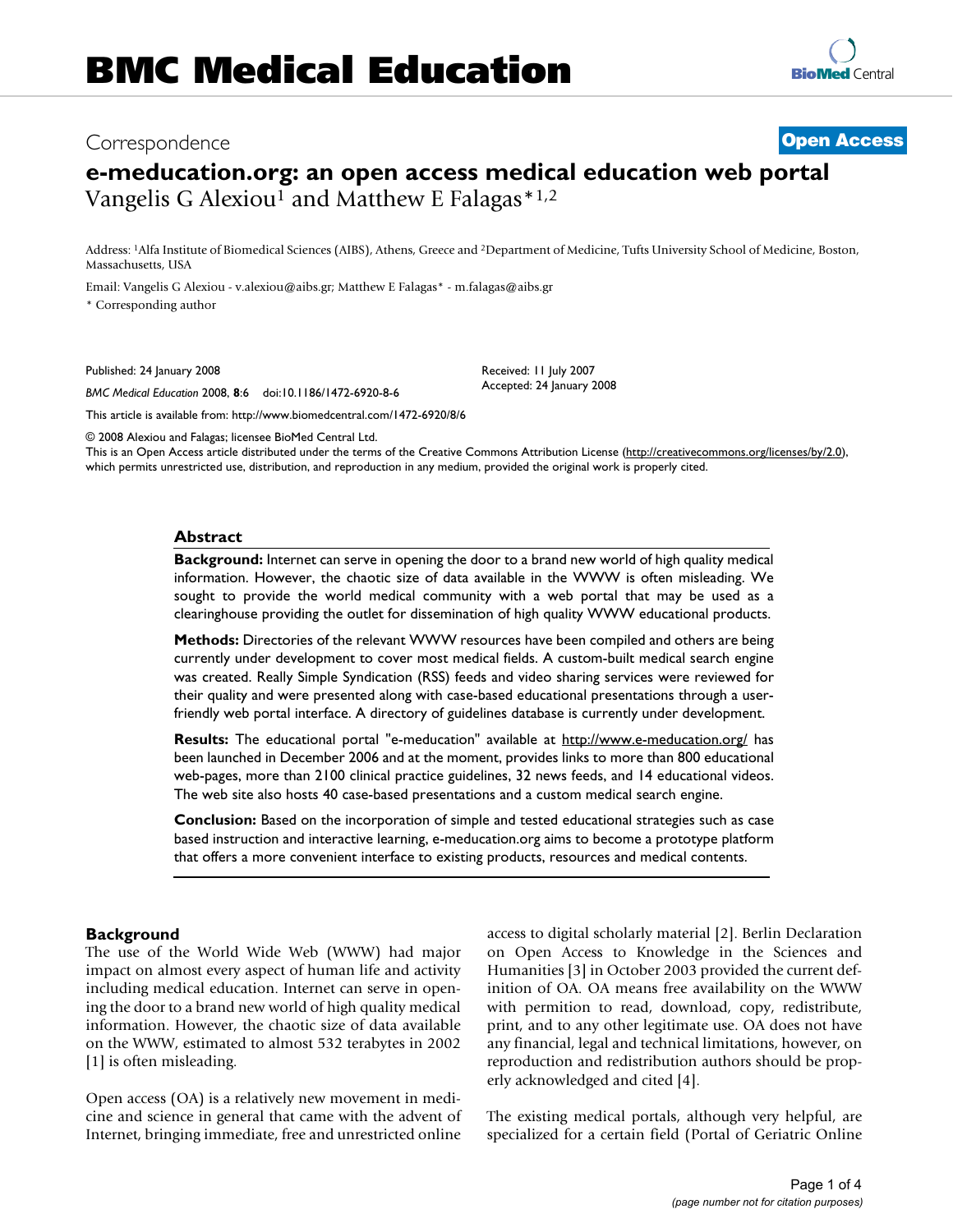Education [5], Family Medicine Digital Resources Library [6] and/or are libraries of copyrighted material that owners upload and share under specific terms and conditions [7]. Merlot is an educational portal created by the academic community to host educational products. However, it is multidisciplinary (various scientific fields) and limited to academic content. Ron LaPorte's SuperCourse [8] is a library of lectures created by faculty members from all over the world.

We sought to provide the world medical community with a web portal that will index, with an efficient and scientific way, quality OA medical education material available over the Internet and will serve as a tracking and filtering tool. A clearinghouse that may provide an outlet for dissemination of high quality WWW educational products and will become an online "bookmark folder" for healthcare professionals who wish to share with colleagues their favourite medical websites and discover several more.

# **Methods**

We sought to track web sites providing educational resources in 14 medical fields by making use of popular Internet search-engines (Google, AltaVista, and Yahoo). We used various relevant keywords in different combinations in our searches and reviewed the web pages found in depth of the first 2000 results. We also performed searches of the PubMed and Current Contents databases in our attempt to identify relevant electronic sources. In addition, we reviewed the information provided in web sites of major universities and institutions.

We chose to include in our indexes English language WWW resources, which are updated in a regular basis and have been active for more than a year. Criterion for inclusion of a potentially relevant WWW site was compliance with the OA movement principles. We excluded sites offering original research such as medical journals with OA, which are already known and easily accessible to the large medical community. To assure the integrity and quality as well as increase the accessibility of our web research output, we submitted the produced results in journals relevant to each of the fields, for peer review. Some of this work has already been published [9-15] and the rest is under consideration for publication in peerreviewed biomedical journals of the relevant fields.

Another major source of online medical education material is video sharing services such as youtube and google video. Videos are freely distributed and available to view download and redistribute, in compliance with OA. Following the principles described above we sought to review categorize and present them along with a short description, interesting remarks, teaching points and relevant web links.

Internet has been revolutionised by the search engine technology presented by Google in September 1998. We used the co-op service [16] to create a custom medical search engine integrating Google's core search technology and restricting search results based on websites and pages selected by the process described above.

Really Simple Syndication (RSS) is a web feed format used to publish frequently updated digital content, such as journals scientific articles and news feeds [17]. We compiled a list of important medical RSS feeds grouped into categories permitting the user to review in a glance tens of major medical websites for news headlines, abstracts and links to the full articles and immediately retrieve the content he is interested in.

Furthermore, we created our own section of case based education. The chief complaint, history of present illness, medical history, physical examination, and diagnostic work up are presented in a succinct way leading to a question for the reader about diagnosis or management. Finally, we developed a database of international evidence-based clinical guidelines issued by international or national medical specialty associations, relevant professional societies and government agencies. Guidelines are browsable by medical specialty or through the search engine feature that queries for certain keyword.

In order to assure the reliability and credibility of the information published in e-meducation.org we applied and received the accreditation of "trustworthy health and medical information" issued by the Health On the Net Foundation (HON), a non-profit organisation that has elaborated a Code of Conduct to help standardise the reliability of medical and health information available on the WWW [18].

We chose not to include in this manuscript several technical details regarding the development of the website. However, a detailed technical report is available online [19].

# **Results**

The web-portal is available online [20]. The top horizontal navigation menu includes content informative and identifying over the objectives and aims, financial disclosure, advertising policy and authoritative of e-meducation.org. The privacy protection policy states the confidentiality of data relating to individual patients and visitors of e-meducation and the "contact us" link, provides information in the clearest possible manner about the persons responsible for the website, contact addresses and e-mail addresses, for visitors to seek further information or support. Under the link "AIBS teaching cases" [21] the visitor will find a selection of 40 case-based educa-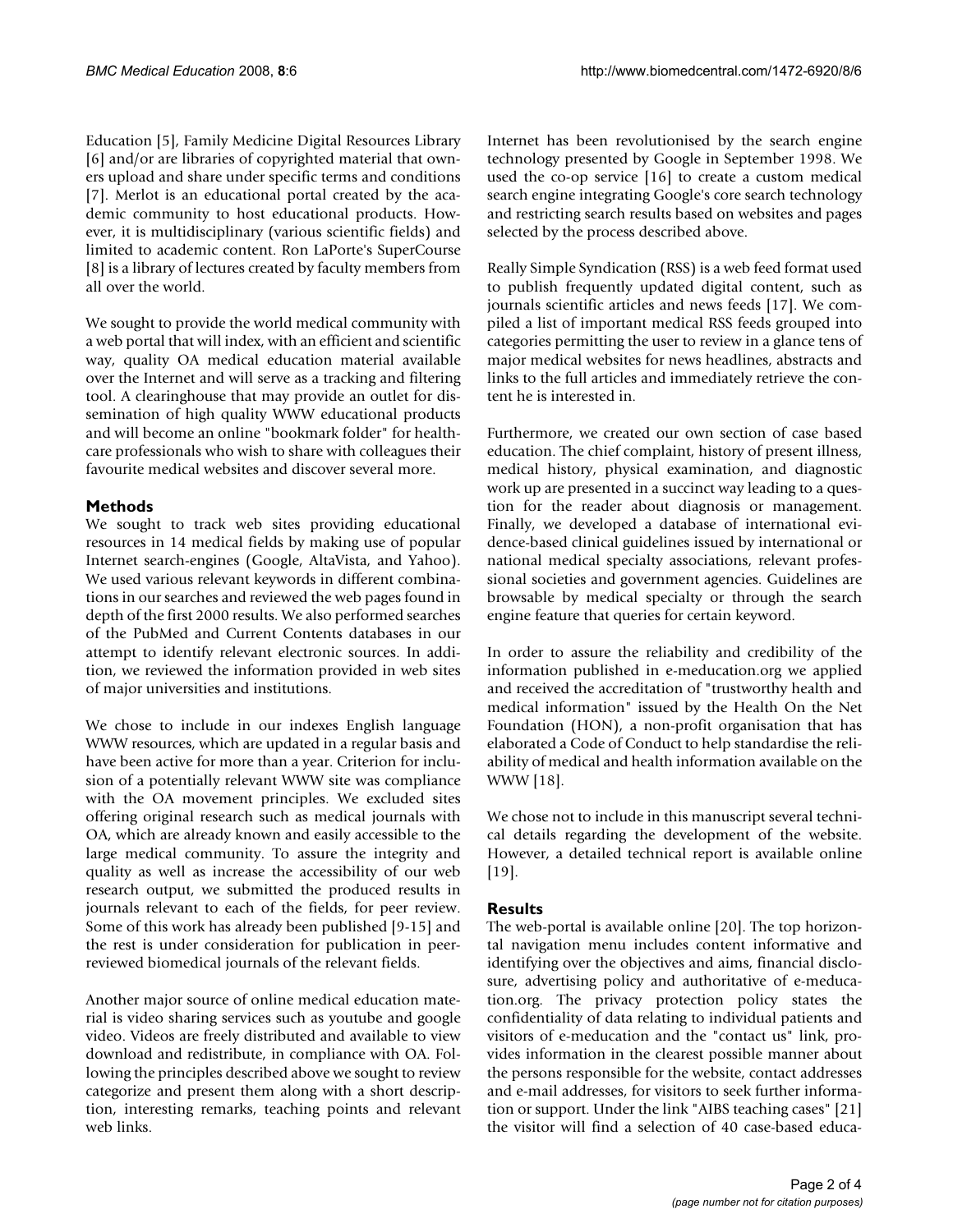tional presentations offered by the clinicians of AIBS. A new case is added at least every month. The guidelines database is under construction and has been so far populated with 2100 guidance papers issued by major scientific societies [22]. Finally under the link "RSS feeds" we have put a selection of 32 RSS feeds grouped in 5 categories; continuing medical education, medicine in general, general content medical journals, infectious diseases and surgical journals [23].

In the left vertical navigation menu under the title "OA education", appear the compiled indexes of OA medical education resources [24]. In total we present more than 800 educational WWW pages grouped in 14 categories; internal medicine, infectious diseases, antimicrobial resistance, nosocomial infections, Hepatitis B virus, dermatology, orthopaedic infections, obstetrics and gynaecological infections, surgical infections, urogenital infections, cardiovascular infections, upper and lower respiratory infections and critical care and sepsis. The links are accompanied by a small description and comment over the presented webpage.

Registered users can add relevant links to the list in order to enrich this directory; the link becomes active once reviewed by the administrator of e-meducation. In the same navigation menu, under the title medical video resources, we index quality medical videos retrieved from video sharing services. At the time, only laparoscopic video resources and physical examination videos are presented [25,26]. Below this menu the user can find the custom medical search engine, the teaching cases RSS feed and the login and registration form. Registration is complementary, free and not essential to browse through emeducation content. Registered users receive newsletters with updates of the e-meducation content and can contribute by adding links to the compiled resources directory.

# **Discussion**

E-meducation is an effort to systematically index OA medical education material available on the Internet. However it is not yet complete in terms of content and definitely presents several limitations. The resources listed in this portal are far from exhaustive and the methodology used permitted us to retrieve only a certain subset of the relevant WWW resources. However, the interactive form of this portal permits end-users to enrich the compiled directories and add possibly omitted by the authors, websites. It should also be mentioned that the quality of the listed resources is not uniform and varies considerably. Another major limitation is that at the time, e-meducation only covers a small proportion of the various medical fields and disciplines. Nevertheless we are constantly devoting time and human resources to update the web portal with more and better medical education content. The major advantage of Internet is the dynamic form of content. However, it is at the same time, a drawback, as pages and resources often change addresses resulting in "dead" links and lost references. We need to face this by constantly monitoring our links for their integrity.

We are confident that despite the limitations and shortcomings, e-meducation can contribute from a new perspective to the OA movement. This project is based on the incorporation of simple and tested medical education strategies such as case based instruction and interactive learning, with the potential that Web technology offers and the principles of unrestricted use, distribution, and reproduction. It aims to become a prototype platform that offers a more convenient interface to existing products, resources and medical contents that are already freely available over the net, but are not exploited to their full potential.

## **Competing interests**

e-meducation.org is the educational portal of the Alfa Institute of Biomedical Sciences (AIBS). MEF is the director of AIBS; VGA is member of the educational committee of AIBS and administrator of e-meducation.org.

# **Authors' contributions**

Both VGA and MEF contributed to the idea of developing e-meducation.org and the preparation of this article. All authors read and approved the final manuscript.

### **Acknowledgements**

Internals funds of the Alfa Institute of Biomedical Sciences were used for the development of e-meducation.org and this article.

### **References**

- 1. **How Much Information?** [[http://www2.sims.berkeley.edu/](http://www2.sims.berkeley.edu/research/projects/how-much-info-2003/internet.htm)
- [research/projects/how-much-info-2003/internet.htm](http://www2.sims.berkeley.edu/research/projects/how-much-info-2003/internet.htm)]<br>Open Access Overview [http://www.earlham.e 2. **Open Access Overview** [[http://www.earlham.edu/~peters/fos/](http://www.earlham.edu/~peters/fos/overview.htm) [overview.htm](http://www.earlham.edu/~peters/fos/overview.htm)]
- 3. **Conference on Open Access to Knowledge in the Sciences and Humanities** [\[http://oa.mpg.de/openaccess-berlin/berlindecla](http://oa.mpg.de/openaccess-berlin/berlindeclaration.html) [ration.html\]](http://oa.mpg.de/openaccess-berlin/berlindeclaration.html)
- 4. **SPARC Open Access Newsletter** [[http://www.earlham.edu/](http://www.earlham.edu/~peters/fos/newsletter/09-02-04.htm#progress) [~peters/fos/newsletter/09-02-04.htm#progress\]](http://www.earlham.edu/~peters/fos/newsletter/09-02-04.htm#progress)
- 
- 5. **Geriatric Online Education** [\[http://www.pogoe.org\]](http://www.pogoe.org) 6. **Family Medicine Digital Resources Library** [\[http://](http://www.fmdrl.org) [www.fmdrl.org\]](http://www.fmdrl.org)
- 7. **Health Education Assets Library** [\[http://www.healcentral.org\]](http://www.healcentral.org)
- 8. **Ron LaPorte's SuperCourse** [[http://www.pitt.edu/~super1\]](http://www.pitt.edu/~super1)<br>9. Pappas G, Falagas ME: Free Internal Medicine case-based ed
- Pappas G, Falagas ME: [Free Internal Medicine case-based educa](http://www.ncbi.nlm.nih.gov/entrez/query.fcgi?cmd=Retrieve&db=PubMed&dopt=Abstract&list_uids=17290728)**[tion through the World Wide Web: how, where, with what.](http://www.ncbi.nlm.nih.gov/entrez/query.fcgi?cmd=Retrieve&db=PubMed&dopt=Abstract&list_uids=17290728)** *Mayo Clin Proc* 2007, **82:**203-207.
- 10. Falagas ME, Karveli EA: **[World Wide Web resources on antimi](http://www.ncbi.nlm.nih.gov/entrez/query.fcgi?cmd=Retrieve&db=PubMed&dopt=Abstract&list_uids=16886158)[crobial resistance.](http://www.ncbi.nlm.nih.gov/entrez/query.fcgi?cmd=Retrieve&db=PubMed&dopt=Abstract&list_uids=16886158)** *Clin Infect Dis* 2006, **43:**630-633.
- 11. Pappas G, Papadimitriou P, Falagas ME: **[World Wide Web hepati](http://www.ncbi.nlm.nih.gov/entrez/query.fcgi?cmd=Retrieve&db=PubMed&dopt=Abstract&list_uids=17174595)[tis B virus resources.](http://www.ncbi.nlm.nih.gov/entrez/query.fcgi?cmd=Retrieve&db=PubMed&dopt=Abstract&list_uids=17174595)** *J Clin Virol* 2006, **38:**161-4.
- 12. Papadavid E, Falagas ME: **World Wide Web resources of open access, educational dermatology clinical image quizzes and databases.** *J Am Acad Dermatol* 2007 in press.
- 13. Fragoulis KN, Vardakas KZ, Falagas ME: **[Open access World Wide](http://www.ncbi.nlm.nih.gov/entrez/query.fcgi?cmd=Retrieve&db=PubMed&dopt=Abstract&list_uids=17575311) [Web resources on urogenital infections.](http://www.ncbi.nlm.nih.gov/entrez/query.fcgi?cmd=Retrieve&db=PubMed&dopt=Abstract&list_uids=17575311)** *Nephrol Dial Transplant* 2007, **22(10):**3046-3047.